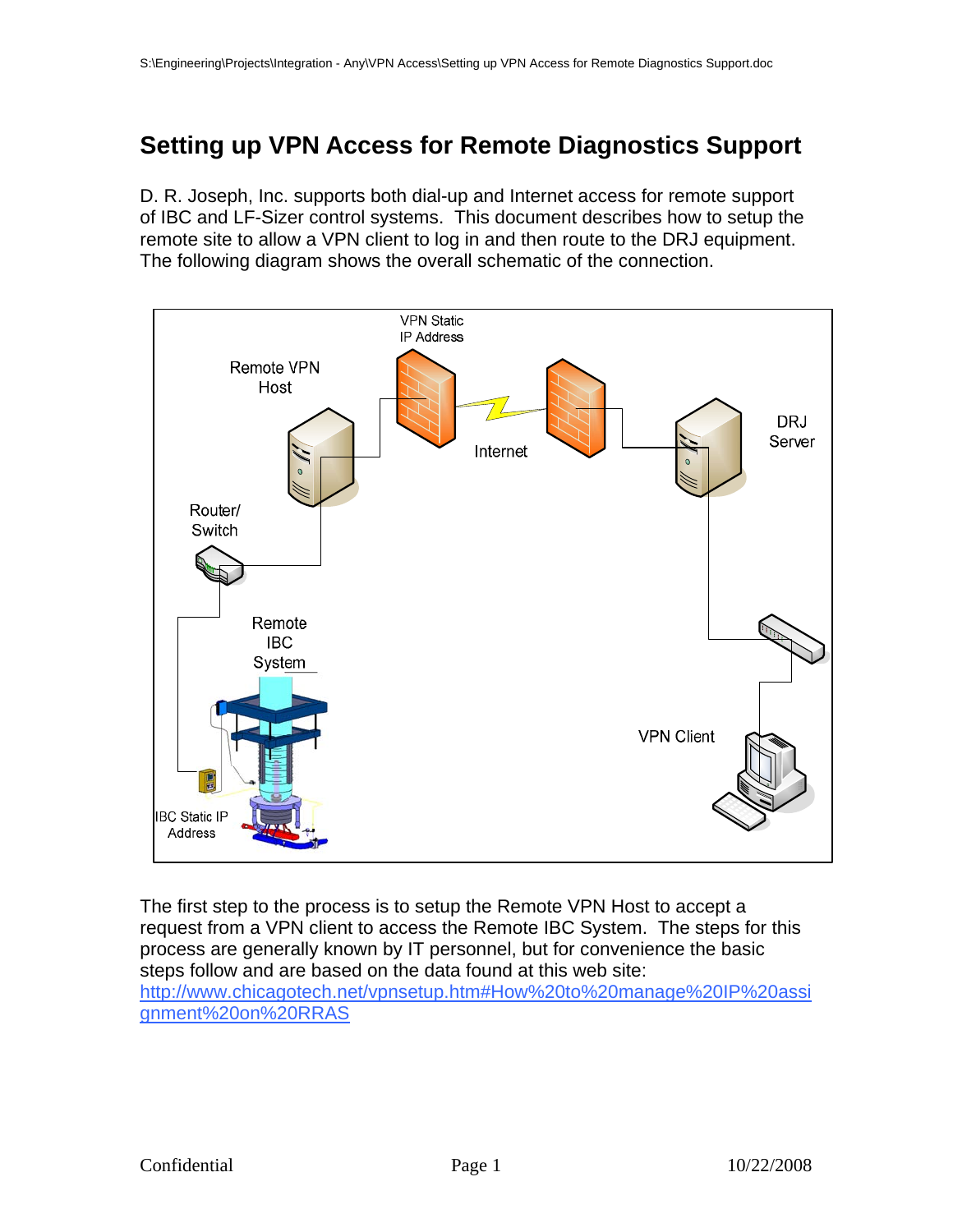### *Summary*

Virtual Private Networks (VPN) allow users working at home, on the road or at a branch office to connect in a secure manner to a remote corporate server using the public Internet. VPN server or host is a computer that accepts VPN connections from VPN clients. A VPN server or host can be a NT/W2K server or W2K/XP Pro. VPN client is a computer that initiates a VPN connection to a VPN server or host. A VPN client can be an individual computer running MS Windows NT version 4.0, Windows 2000, 9x. VPN clients can also be any non-Microsoft Point-to-Point Tunneling Protocol (PPTP) client or Layer Two Tunneling Protocol (L2TP) client using IPSec.

### *Network Design*

The following items should be established prior to setting up the VPN and access permissions:

- **VPN address:** This is the static public IP address that is assigned to the Remote VPN Host. Remote clients will reference this IP address when attempting to establish a VPN connection.
- **VPN protocol**: PPTP
- **VPN username:** Decide on a user name for the remote VPN client.
- **VPN password:** Decide on a password for the remote VPN client
- **IBC static IP address**: This is the IP address that matches the sub-net of the Remote Host's Intranet. This should be a local IP address and NOT a public IP address. It must be static. The current setting in the IBC system is 10.10.225.100.
- **IBC gateway IP address:** If there is no Intranet gateway, set this to 0.0.0.0, otherwise set to the gateway IP address.
- **IBC subnet mask:** in most cases, this will be a class C subnet of 255.255.255.0

#### *Basic VPN Requirement*

On the Remote VPN Host machine, you will need to create a user account that the VPN client will use to log in.

- **User Permission**. Enable a user to access the VPN. To do this, go to ADD Users and Computers, select or create the user who needs to access the VPN, click Dial-in. Check Allow access on the Remote Access Permission (Dial-in or VPN).
- **IP Configuration**. The VPN server should have a static IP address and assign the arranged IP addresses to VPN clients. The VPN server must also be configured with DNS and WINS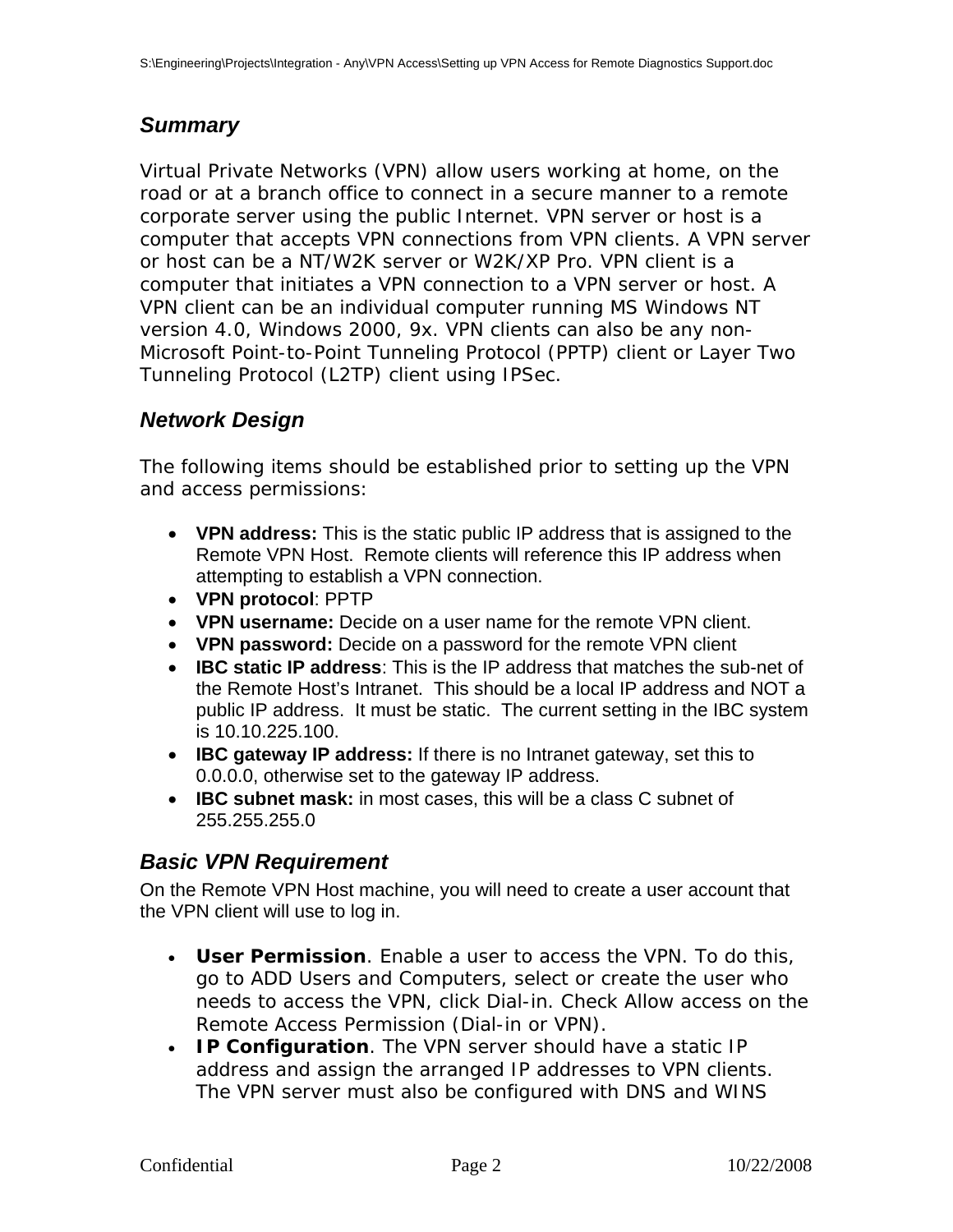server addresses to assign to the VPN client during the connection.

- **Data Encryption**. Data carried on the public network should be rendered unreadable to unauthorized clients on the network.
- **Protocol Support**. The TCP/IP is a common protocol used in the public network. The VPN also includes IP, Internetwork Packet Exchange (IPX), NetBEUI and so on.
- **Firewall Ports**. When you place a VPN server behind your firewall, be sure to enable IP protocol 47 (GRE) and TCP port 1723.
- **Interface(s) for VPN server**. If your network doesn't have a router or the VPN is also a gateway, your computer must have at least two interfaces, one connecting to the Internet and another connecting to the LAN. If it is behind a router, you just need one NIC.
- **One interface for VPN client**. The interface can be a dial-in modem, or a dedicated connection to the Internet.
- **Security**. See the diagram below and let DRJ know what settings you selected:

| <b>Advanced Security Settings</b>                                                                        |
|----------------------------------------------------------------------------------------------------------|
| Data encryption:                                                                                         |
| Maximum strength encryption (disconnect if server declines).                                             |
| Logon security                                                                                           |
| C Use Extensible Authentication Protocol (EAP)                                                           |
|                                                                                                          |
| Properties                                                                                               |
| Allow these protocols                                                                                    |
| Unencrypted password (PAP)                                                                               |
| Shiva Password Authentication Protocol (SPAP)                                                            |
| Challenge Handshake Authentication Protocol (CHAP)                                                       |
| Microsoft CHAP (MS-CHAP)                                                                                 |
| □ Allow older MS-CHAP version for Windows 95 servers                                                     |
| Microsoft CHAP Version 2 (MS-CHAP v2)                                                                    |
| For MS-CHAP based protocols, automatically use my<br>Windows logon name and password (and domain if any) |
| ΟK<br>Cancel                                                                                             |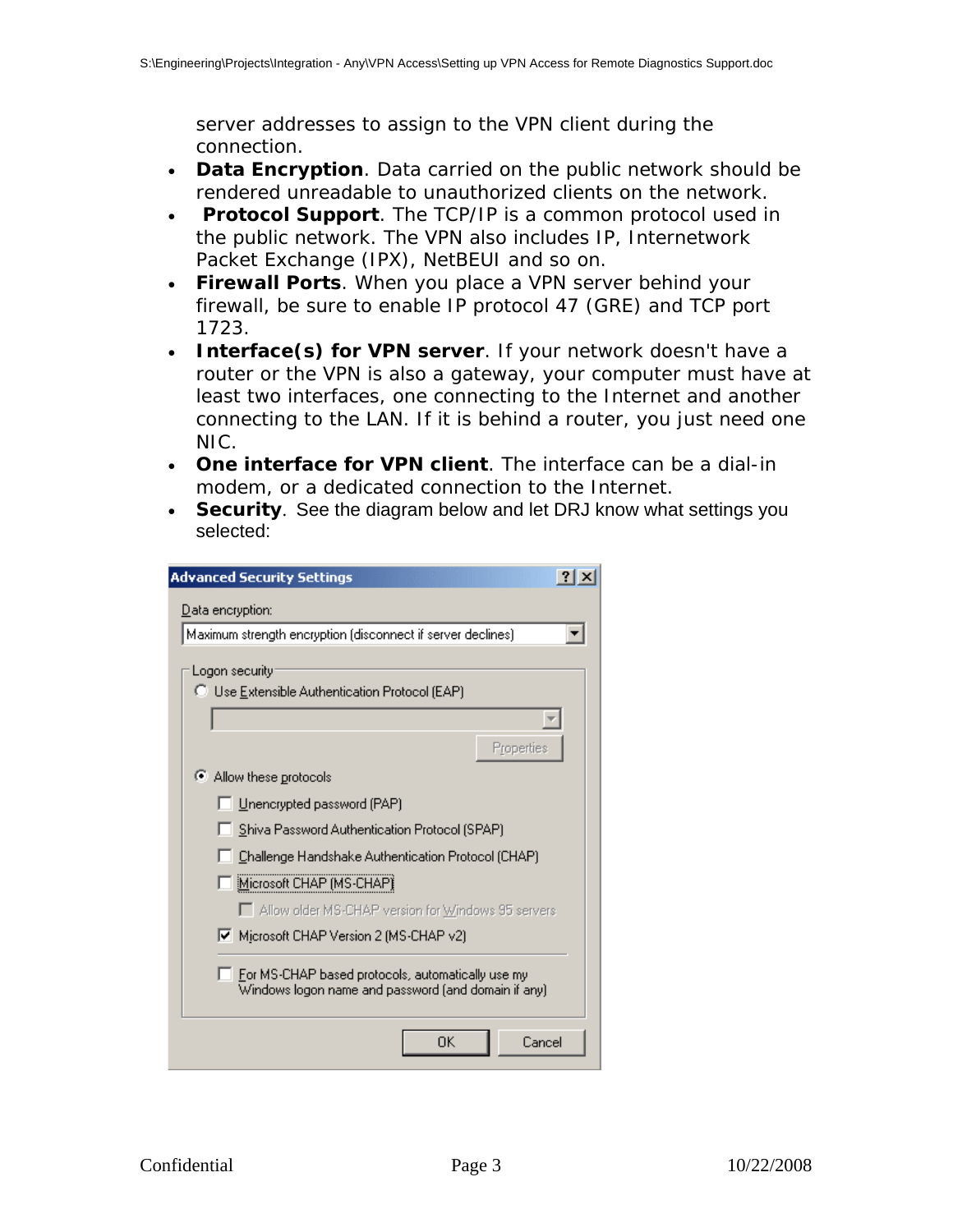### **How to Build an Ethernet Crossover Cable**

The crossover Ethernet cable is used when connecting two Ethernet devices without a router or managed switch between the devices.

Use this diagram when building your own Ethernet cables.

• For more details, please visit www.wiringwizard.com, select CAT-5 in the column on the left.



## **Connect the Ethernet Cable to IBC or LF-Sizer**

The Ethernet or LAN port is located near the bottom of the panel. There are four RJ45 connectors across the bottom of the main controller. The LAN port is the left most connector.